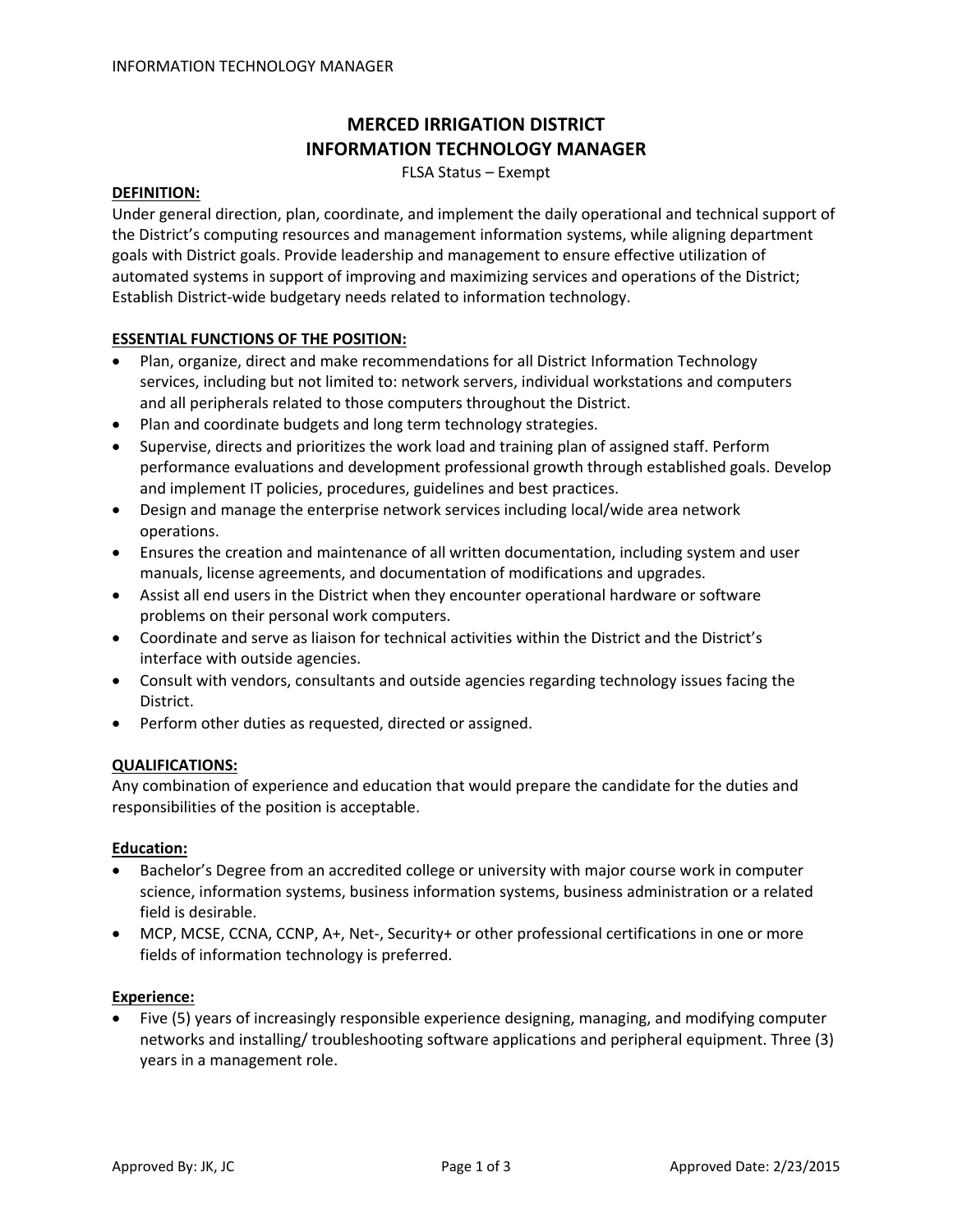# **Ability to**:

- Ability to organize and administer assigned staff by motivating, counseling, evaluation and selecting for advancement.
- Interact effectively with management staff to determine, recommend and implement appropriate levels of information technology throughout the District.
- Utilize clear and concise communication skills including oral and written with all levels of management and employees.
- Manage the financial aspects of the IT department, including purchasing approval, Capital and O&M budgeting, and budget review.
- Demonstrate a strong commitment to customer service.
- Troubleshoot and perform routine maintenance on computer systems.
- Reason logically, use a variety of techniques to resolve problems, manage time and resources, concurrently handle multiple assignments and work under deadlines.
- Oversee and manage the support of end user support services including the desktop computer configure, servers, networked devices, mobile devices and related peripherals.
- Work outside of normal business hours.
- Utilize skills in the areas of business analysis, strategy development, project management, and problem solving and change management.
- Ensure leadership is well informed on a timely basis of technology challenges and events within the organization.
- Learn and adapt quickly to changes in technology.

# **Knowledge of:**

- Principles of leadership, organization, administration, and personnel management.
- General accounting practices including budgeting and cost analysis.
- Disaster planning and recovery including backup and recovery methods.
- All Microsoft Operating Systems.
- Database technologies: Emphasis on Microsoft SQL preferred.
- Website technologies: Emphasis on Coldfusion preferred.
- General knowledge of security, software development lifecycle, structured query language, VoIP technologies, and virtual environments.
- General knowledge of security cameras and system software.
- General knowledge of storage Area Networks (SAN).
- General knowledge of WLAN, LAN, WAN and MAN technologies.

### **Necessary Special Requirements:**

- Must file a Statement of Economic Interests in compliance with Government Code Section 8100.
- Must complete a two hour Ethics training course every two years in compliance with California AB 1234.
- Must complete two hours of Sexual Harassment training every two years in compliance with California AB 1825.
- A valid California Class C Driver License and the ability to maintain insurability under the District's vehicle insurance program.
- Abide by all District policies, guidelines and rules.